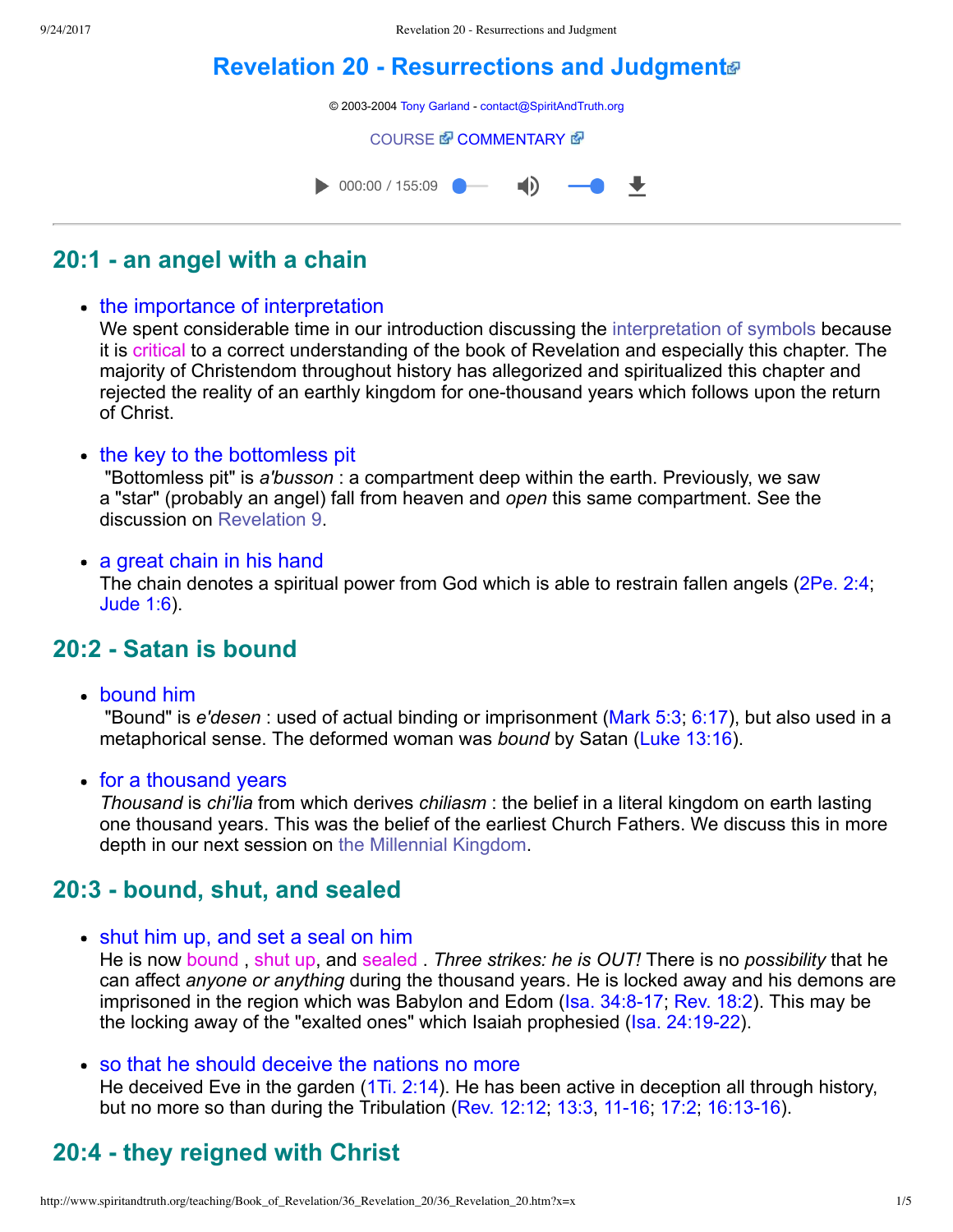• I saw thrones and they sat on them

In Revelation [4](http://www.spiritandtruth.org/bibles/nasb/b66c004.htm#Rev._C4V1), we saw twenty-four elders seated on thrones which we believe are representative of the Church taken in the Rapture prior to the Tribulation. All saints have been given promises to rule (Rev. 2:26-27; [3:21\)](http://www.spiritandtruth.org/bibles/nasb/b66c003.htm#Rev._C3V21). The ones on thrones here are also resurrected *men* : the church saints which rose at the Rapture (John 14:1-3, 1Cor. 15:51-53; [1Th. 4:17](http://www.spiritandtruth.org/bibles/nasb/b52c004.htm#1Th._C4V17)) *and* the Old Testament saints which rose after Jacob's trouble ([Isa. 26:19](http://www.spiritandtruth.org/bibles/nasb/b23c026.htm#Isa._C26V19); [Dan. 12:2\)](http://www.spiritandtruth.org/bibles/nasb/b27c012.htm#Dan._C12V2).

- the souls of those who had been beheaded These are Tribulation martyrs (Rev. 6:9, 7:13-14).
- who had not worshiped the beast or his image "Who" is *kai hoi'tines* : *and all the ones.* Many believe this refers to a third category: Tribulation martyrs from the time of mandatory Beast worship (the latter portion of the Tribulation).
- they lived and reigned with Christ for a thousand years "They lived" is *e'zesan,* an ingressive aorist : *they came to life and began to live.* The same word describes the resurrection of Christ ([Rev. 2:8](http://www.spiritandtruth.org/bibles/nasb/b66c002.htm#Rev._C2V8)) and the restoration of the Beast from his deadly wound ([Rev. 13:14\)](http://www.spiritandtruth.org/bibles/nasb/b66c013.htm#Rev._C13V14). By their identification with Christ, Who overcame death [\(Rev. 1:18](http://www.spiritandtruth.org/bibles/nasb/b66c001.htm#Rev._C1V18); [2:8\)](http://www.spiritandtruth.org/bibles/nasb/b66c002.htm#Rev._C2V8), they obtain this resurrection (John 5:21, 11:23-25, [14:19](http://www.spiritandtruth.org/bibles/nasb/b43c014.htm#John_C14V19), [2Ti. 2:11\)](http://www.spiritandtruth.org/bibles/nasb/b55c002.htm#2Ti._C2V11).

### **20:5 first resurrection**

• the rest of the dead did not live again until the thousand years were finished

The rest of the dead are not raised until after the Millennial Kingdom. There are *two categories* of resurrection: 1) the resurrection of *life*, and 2) the resurrection of *condemnation* (John 5:28-29). The resurrection of the *just* and *unjust* ([Acts 14:14\)](http://www.spiritandtruth.org/bibles/nasb/b44c024.htm#Acts_C24V14) do not occur at the same time, but are separated by the Millennial Kingdom. Between the resurrections, the unjust remain in *hades* suffering torment and awaiting judgment ([Luke 16:24](http://www.spiritandtruth.org/bibles/nasb/b42c016.htm#Luke_C16V24)).

| Order          | <b>Resurrection</b> | <b>Timing</b>                     | <b>Participants</b>                            | <b>Description</b>                                                                      | <b>Scriptures</b>                                 |
|----------------|---------------------|-----------------------------------|------------------------------------------------|-----------------------------------------------------------------------------------------|---------------------------------------------------|
| 1              | First               | The Third<br>Day                  | <b>Jesus Christ</b>                            | The resurrection of Jesus,<br>the "firstfruits of those who<br>have fallen asleep."     | Mat. 28:1-<br>7, John<br>$20:1-18$<br>1Cor. 15:20 |
| $\overline{2}$ | First               | After<br>Christ's<br>Resurrection | A Few Old<br><b>Testament</b><br><b>Saints</b> | Earthquake at crucifixion<br>opened graves, saints<br>arose after Christ.               | Mat. 27:50-<br>53                                 |
| 3              | First               | Before the<br><b>Tribulation</b>  | Church                                         | Resurrection of the<br>Church, those in Christ, at<br>the Rapture.                      | John 14:3<br>1Th. 4:13-<br>18, 1Cor.<br>15:50-53  |
| $\overline{4}$ | First               | Middle of<br><b>Tribulation</b>   | Two<br>Witnesses                               | God's two witnesses killed<br>by the Beast.                                             | Rev. 11:11-<br>$12 \overline{ }$                  |
| 5              | First               | After<br>Jacob's<br>Trouble       | Old<br><b>Testament</b><br><b>Saints</b>       | <b>Old Testament saints</b><br>resurrected to participate<br>in the Millennial Kingdom. | Dan. 12:1-<br>$2$ , Isa.<br>26:19                 |
| $6\phantom{1}$ | First               | Beginning of                      | Tribulation                                    | <b>Tribulation martyrs</b>                                                              | Rev. 20:4-6                                       |

#### Order of Resurrection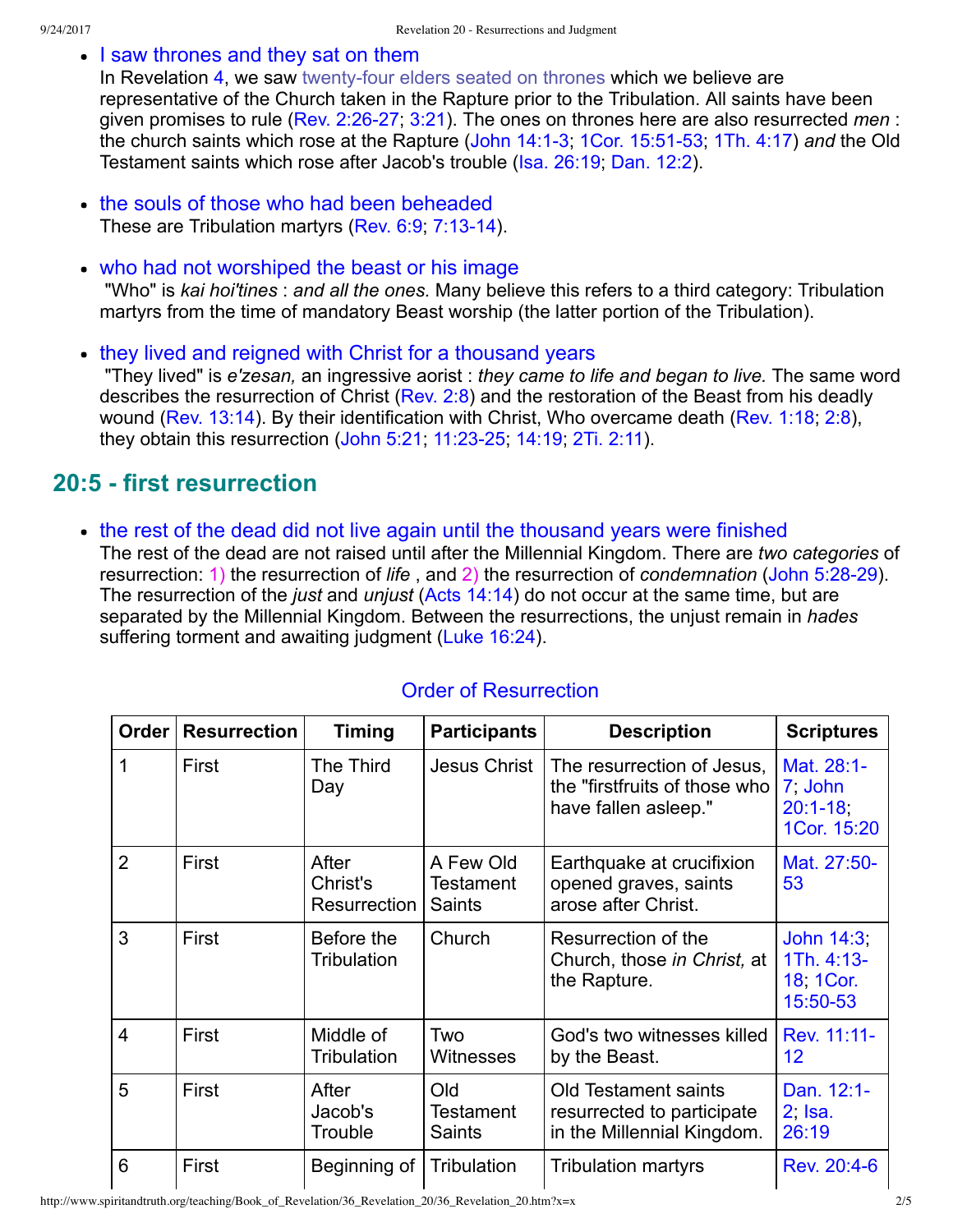9/24/2017 Revelation 20 - Resurrections and Judgment

|  |        | <b>Millennial</b><br>Kingdom           | <b>Martyrs</b>      | resurrected to rule and<br>reign with Christ in the<br>Millennial Kingdom.                   |                   |  |  |  |  |
|--|--------|----------------------------------------|---------------------|----------------------------------------------------------------------------------------------|-------------------|--|--|--|--|
|  | Second | End of<br><b>Millennial</b><br>Kingdom | Unbelieving<br>Dead | The unbelieving dead are<br>raised to stand at the<br><b>Great White Throne</b><br>judgment. | Rev. 20:11-<br>15 |  |  |  |  |

# **20:6 the second death**

#### o over such the second death has no power

Christ promised overcomers in the church at Smyrna that they would not be hurt by the "second death" [\(Rev. 2:11\)](http://www.spiritandtruth.org/bibles/nasb/b66c002.htm#Rev._C2V11). They were part of the first resurrection (having been raised at the rapture of the church). The second death is the destiny of the unsaved: the Lake of Fire [\(Rev. 20:14;](http://www.spiritandtruth.org/bibles/nasb/b66c020.htm#Rev._C20V14) [21:8\)](http://www.spiritandtruth.org/bibles/nasb/b66c021.htm#Rev._C21V8). When a person is *born again* (John 3:3-7) he moves from the second resurrection to the first and avoids the second death.

### **20:7 Satan released**

when the thousand years have expired, Satan will be released from his prison "Prison" is *phulake's,* the same word which described the place of incarceration of the demons in the region of Babylon [\(Rev. 18:2\)](http://www.spiritandtruth.org/bibles/nasb/b66c018.htm#Rev._C18V2). Satan is not omnipresent. During the entire Millennial Kingdom, he remains incarcerated and cannot deceive anyone to any degree. He is not so bound today!

## **20:8 Gog and Magog**

#### Gog and Magog

Gog of the land of Magog invaded Israel previous to this rebellion (Eze. 38-39). This is not the same invasion:

1) The Ezekiel invasion is from the north, this is from the entire earth.

2) The Ezekiel invasion requires seven years to dispose of weapons, whereas here the Great White Throne judgment immediately follows.

3) The Ezekiel invasion occurs before the establishment of the kingdom, whereas this occurs afterwards.

4) The Ezekiel invasion is destroyed on the mountains of Israel, whereas these are destroyed around Jerusalem. This is not the same Gog and Magog. Perhaps, based on past history, Gog denotes the God-opposing rulers and Magog the peoples under them?

### **20:9 fire came down**

surrounded the camp of the saints and the beloved city

Children are born within the Millennial Kingdom [\(Isa. 65:20](http://www.spiritandtruth.org/bibles/nasb/b23c065.htm#Isa._C65V20)). After one thousand years, multitudes have been born who have not come to faith, but who have rejected Christ's righteous rule in their midst. Mankind fails its last *dispensational test* : even in an ideal environment with an ideal ruler and in the absence of Satan, man still rejects God!

## **20:10 devil to the Lake of Fire**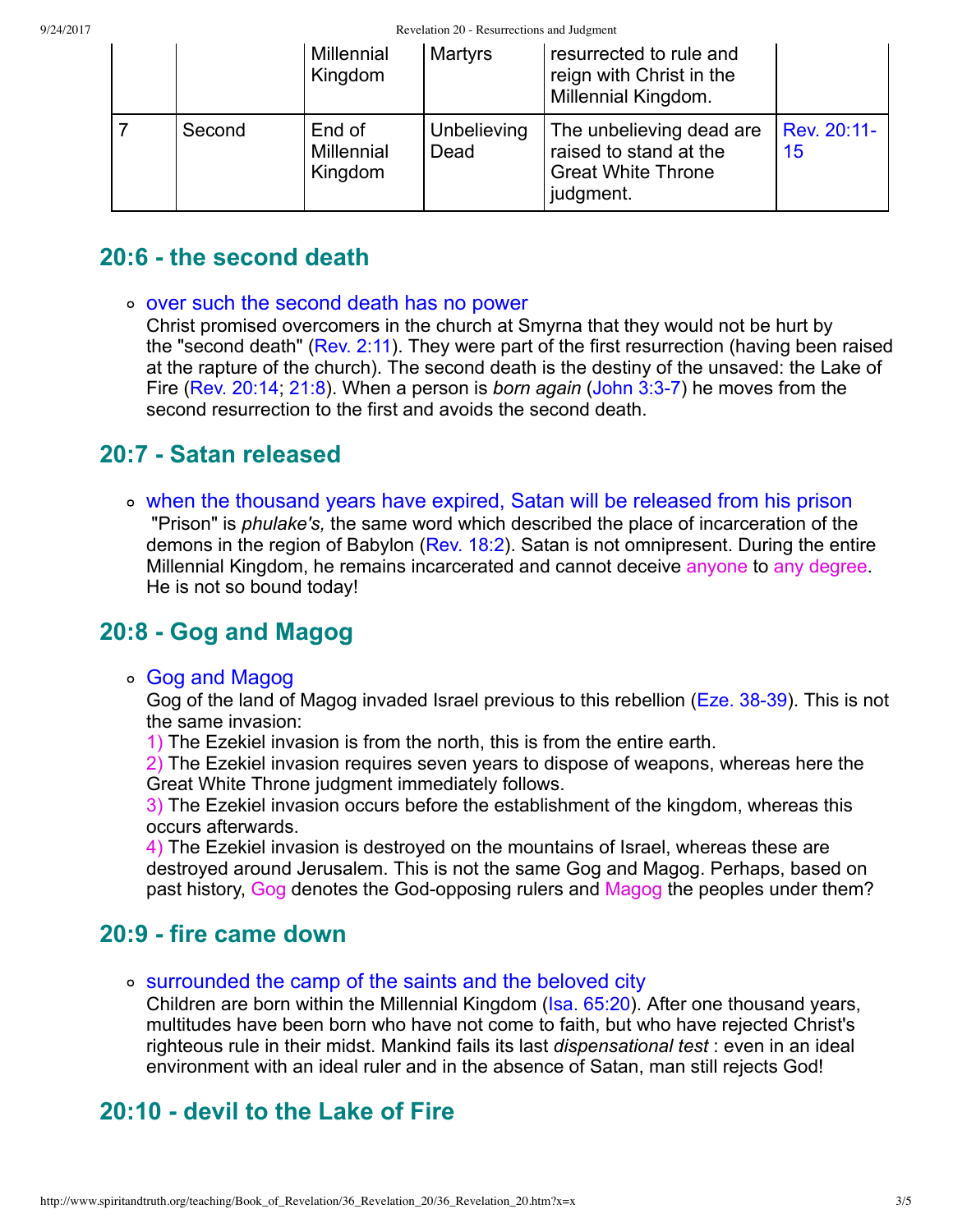The devil, who deceived them, was cast into the lake of fire

The devil. once an anointed cherub of highest order ([Eze. 28:14](http://www.spiritandtruth.org/bibles/nasb/b26c028.htm#Eze._C28V14)), is cast down in a series of judgments to finally reside in the Lake of Fire which was prepared for he and his angels [\(Mat. 25:41\)](http://www.spiritandtruth.org/bibles/nasb/b40c025.htm#Mat._C25V41). The Beast and False Prophet are still there, after having been tormented for one thousand years ([Rev. 19:20](http://www.spiritandtruth.org/bibles/nasb/b66c019.htm#Rev._C19V20)). Those in hell are never annihilated, but suffer eternally.

#### **20:11 great white throne**

- a great white throne and Him who sat on it [The one who will judge the wicked dead is the Lamb of God Who paid for their sins \(John](http://www.spiritandtruth.org/bibles/nasb/b43c001.htm#John_C1V29) 1:29; [1Ti. 2:6;](http://www.spiritandtruth.org/bibles/nasb/b54c002.htm#1Ti._C2V6) [Heb. 2:9;](http://www.spiritandtruth.org/bibles/nasb/b58c002.htm#Heb._C2V9) [2Pe. 2:1](http://www.spiritandtruth.org/bibles/nasb/b61c002.htm#2Pe._C2V1); [1Jn. 2:2](http://www.spiritandtruth.org/bibles/nasb/b62c002.htm#1Jn._C2V2)), but Whom they rejected. The Father has given judgment to the Son (John  $5:22-23$ ; Acts  $17:30-31$ ).
- o the earth and heaven fled away and there was found no place for them The old order of things gives up its dead and retreats in preparation for the creation of a new heavens and earth [\(Rev. 21:1](http://www.spiritandtruth.org/bibles/nasb/b66c021.htm#Rev._C21V1)). Peter described this event when the elements themselves are dissolved  $(2Pe. 3:10-12)$ .

#### **20:12 books were opened**

- o I saw the dead, small and great, standing before God Every category of man now stands before God on an individual basis. This is the first and last time the unredeemed dead will have direct access with God.
- books were opened and another book was opened, which is *the Book* of Life The *books* (plural) record the all of the good and bad deeds of each individual. The *Book of Life* records those whose sins are covered by the redemption of the Lamb ([Rev. 5:9](http://www.spiritandtruth.org/bibles/nasb/b66c005.htm#Rev._C5V9)). *If* salvation could be by works (performance), then there would be no need for the presence of the *Book of Life* at this judgment. These about to be judged have rejected the righteousness provided by God in favor of reliance on their own righteousness--which is no righteousness at all  $(Isa. 64:6, Rom. 10:2-3)$ .

the dead were judged according to their works

The first part of the judgment determines their guilt by degree. This is based on: 1) the knowledge of God available to all men (Ps. 19:1-4; Rom. 1:20-22; Rom. 2:5-9). 2) Additional knowledge they were individually given (Mat. 11:20-24; Luke 12:47-48; John 19:11, Rom. 2:5-9).

3) Their sin.

These factors influence the *degree* of their torment.

Man's rejection of God is *active*, not *passive!*

Twice in history, *every person alive* knew God: after creation and after Noah's flood. Men *actively rejected* God and walked away from Him. "Although they knew God, they did not glorify Him as God " ( $Rom. 1:20-22$ ). Men actively "suppress the truth in unrighteousness" ([Rom. 1:18](http://www.spiritandtruth.org/bibles/nasb/b45c001.htm#Rom._C1V18)).

### **20:13 dead delivered up**

the sea... Death and Hades delivered up the dead who were in them

The righteous dead are not among these, having previously been raised. Now, the *unrighteous dead* whose bodies were lost at sea and in the grave (Death) are resurrected.